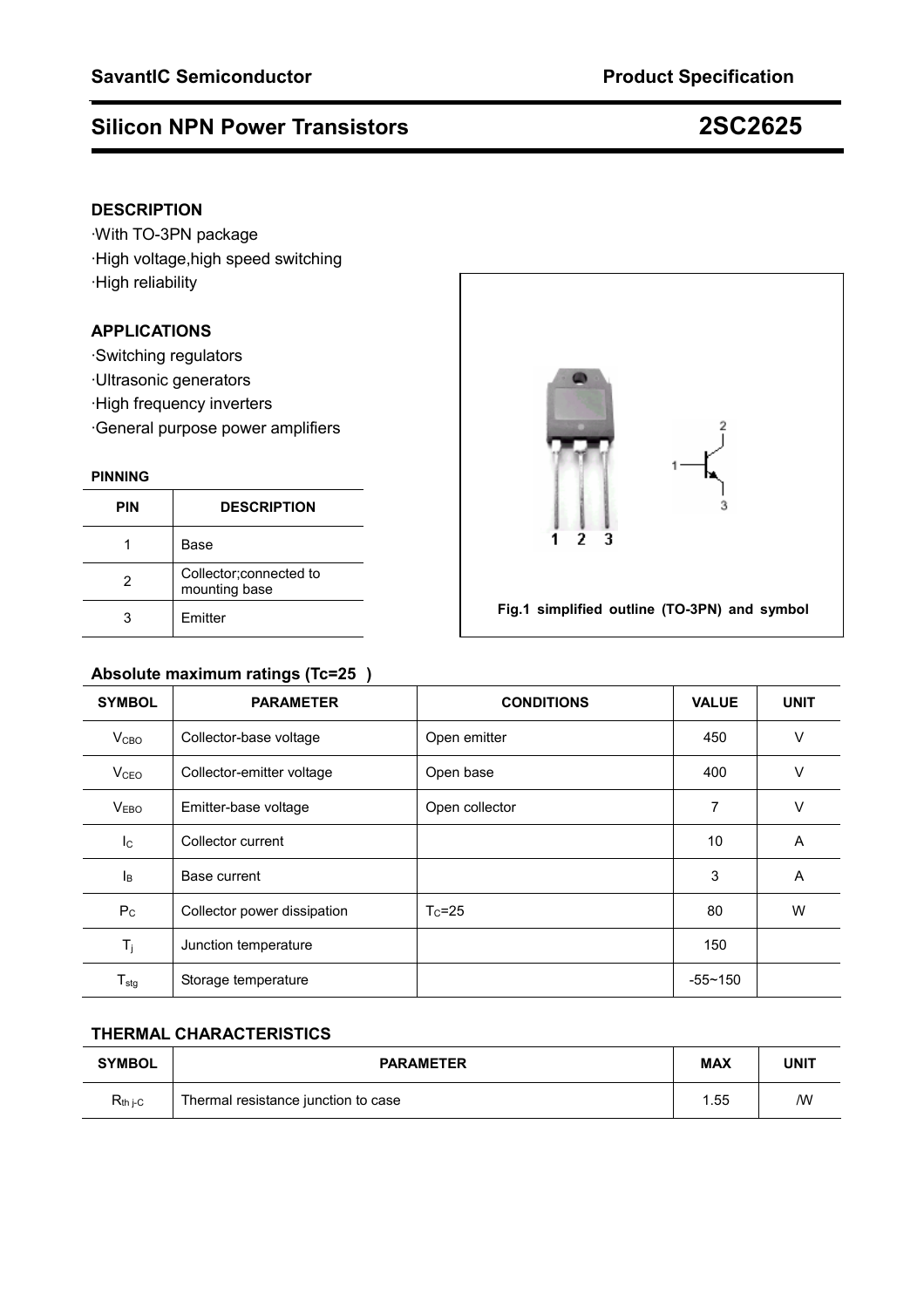### **CHARACTERISTICS**

#### **Tj=25 unless otherwise specified**

| <b>SYMBOL</b>         | <b>PARAMETER</b>                     | <b>CONDITIONS</b>               | <b>MIN</b> | TYP. | <b>MAX</b> | <b>UNIT</b> |
|-----------------------|--------------------------------------|---------------------------------|------------|------|------------|-------------|
| $V_{(BR)CEO}$         | Collector-emitter breakdown voltage  | $I_C = 10mA; I_B = 0$           | 400        |      |            | V           |
| V <sub>CEO(SUS)</sub> | Collector-emitter sustaining voltage | $I_{C} = 1A$ ; $I_{B} = 0$      | 400        |      |            | $\vee$      |
| $V_{(BR)CBO}$         | Collector-base breakdown voltage     | $I_C = 1mA$ ; $I_E = 0$         | 450        |      |            | V           |
| $V_{(BR)EBO}$         | Emitter-base breakdown voltage       | $I_E = 0.1mA; I_C = 0$          | 7          |      |            | V           |
| $V_{CEsat}$           | Collector-emitter saturation voltage | $I_{C} = 4A$ ; $I_{B} = 0.8A$   |            |      | 1.2        | $\vee$      |
| $V_{\text{BEsat}}$    | Emitter-base saturation voltage      | $I_{C} = 4A$ ; $I_{B} = 0.8A$   |            |      | 1.5        | $\vee$      |
| <b>I</b> CBO          | Collector cut-off current            | $V_{CB} = 450V I_E = 0$         |            |      | 1.0        | mA          |
| $I_{EBO}$             | Emitter cut-off current              | $V_{EB}$ =7V; I <sub>C</sub> =0 |            |      | 0.1        | mA          |
| $h_{FE}$              | DC current gain                      | $I_C = 4A$ ; $V_{CE} = 5V$      | 10         |      |            |             |

#### Switching times

| $t_{on}$    | Turn-on time | $I_C$ =7.5A; $I_{B1}$ =- $I_{B2}$ =1.5A<br>$R_L = 20\Omega, Pw = 20\mu s$<br>Duty≤2% |  | 1.0 | μs |
|-------------|--------------|--------------------------------------------------------------------------------------|--|-----|----|
| $t_{\rm s}$ | Storage time |                                                                                      |  | 2.0 | μs |
|             | Fall time    |                                                                                      |  | 1.0 | μs |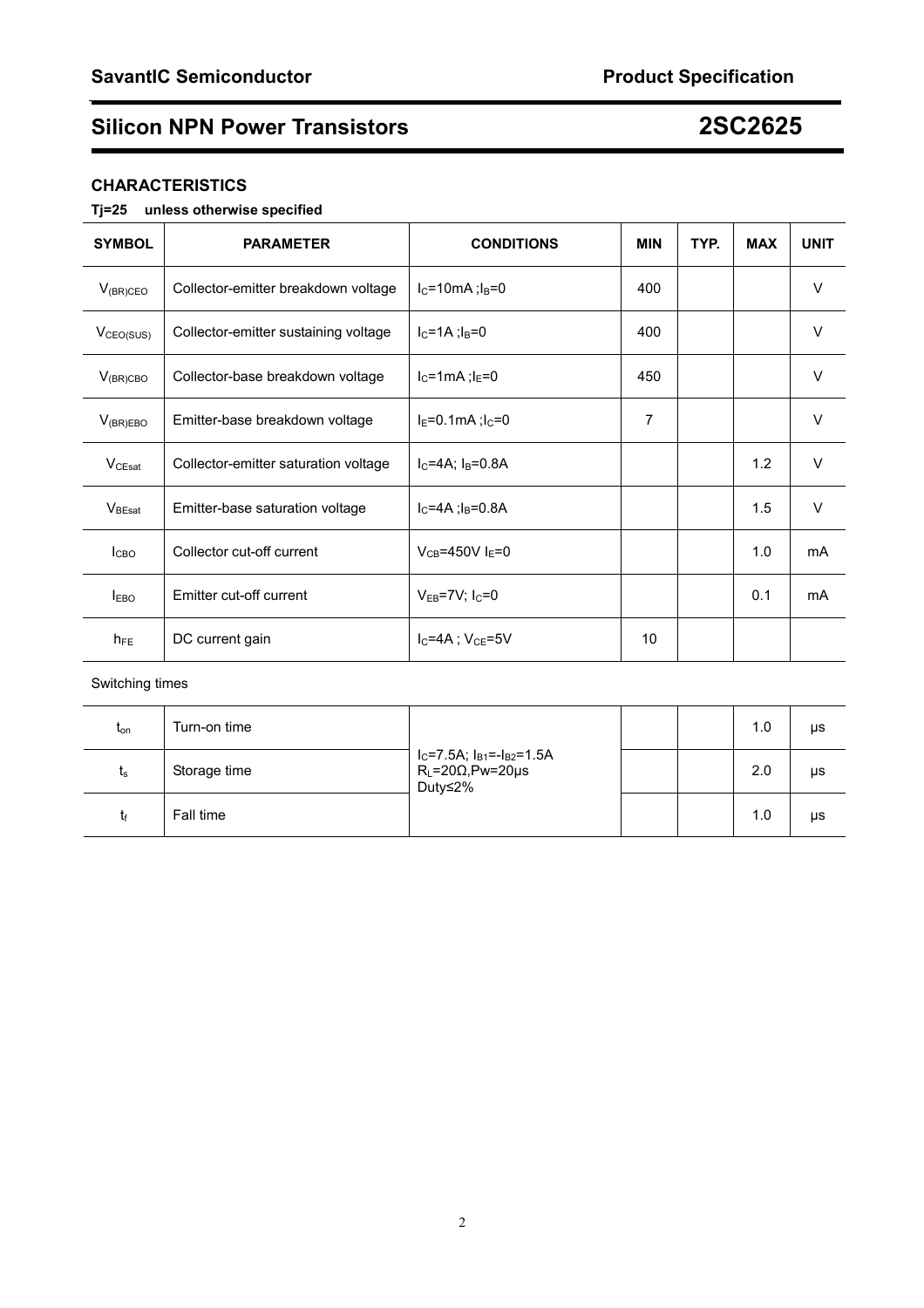#### **PACKAGE OUTLINE**